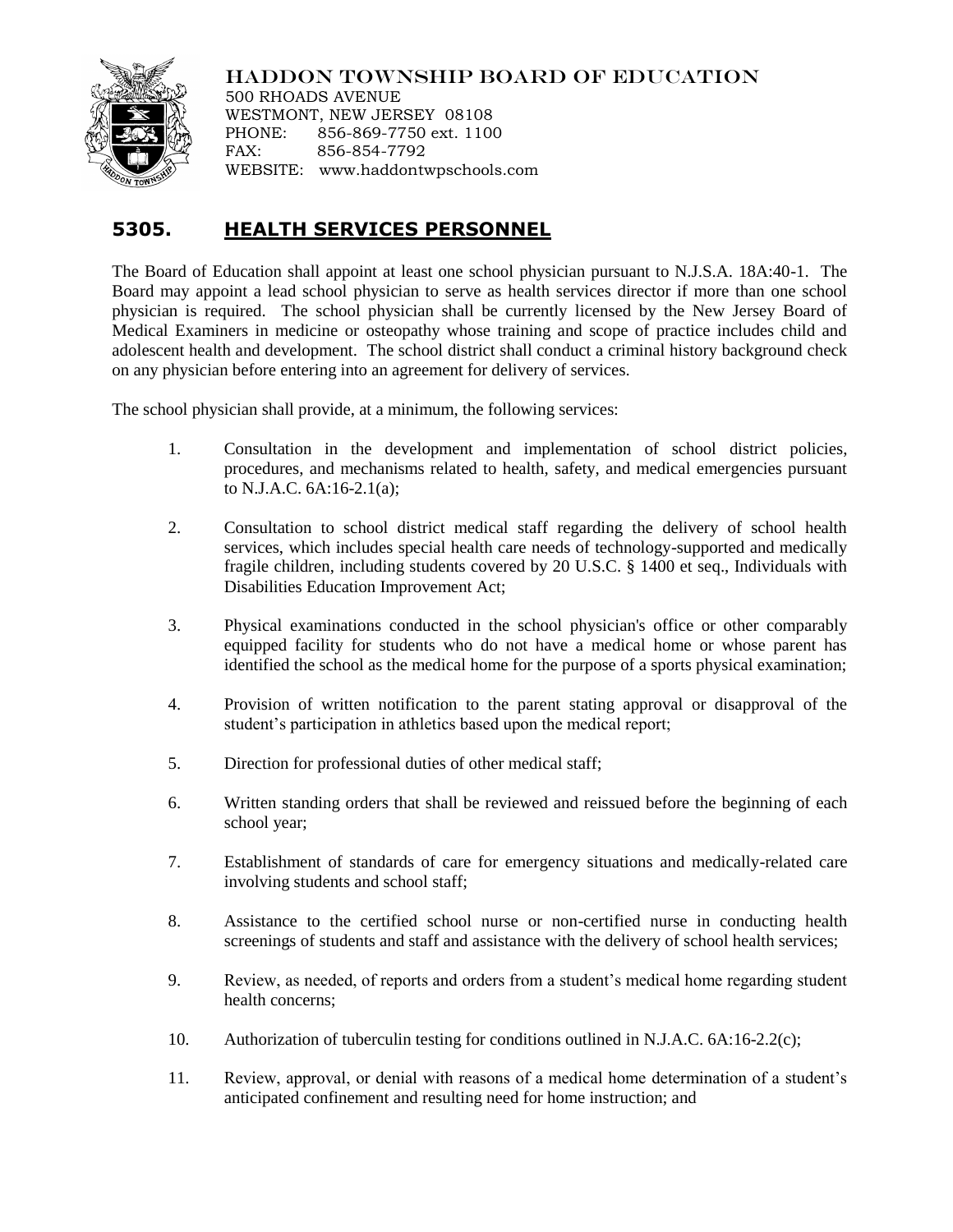12. Consultation with the school district certified school nurse(s) to obtain input for the development of the school nursing services plan pursuant to N.J.A.C. 6A:16-2.1(b).

The Board shall employ a certified school nurse to provide nursing services while school is in session pursuant to N.J.S.A. 18A:40-1 and 3.3. The certified school nurse shall work under the direction of the school physician and Superintendent of Schools.

The certified school nurse shall possess a standard educational certificate with a school nurse endorsement or school nurse/non-instructional endorsement pursuant to N.J.A.C. 6A:9B-14.3 or 14.4. The certified school nurse shall possess a current New Jersey registered professional nurse license issued by the New Jersey State Board of Nursing; a bachelor's degree from a regionally accredited college or university; a current Cardiopulmonary Resuscitation (CPR) and Automated External Defibrillators (AED) certification as issued by the American Heart Association, the American Red Cross, the National Safety Council, or other entities determined by the Department of Health to comply with the American Heart Association's CPR guidelines.

The certified school nurse shall complete training in airway management and in the use of nebulizers and inhalers consistent with nationally recognized standards including, but not limited to, those of the National Institutes of Health and the American Academy of Allergy, Asthma, and Immunology.

The role of the certified school nurse shall include, but not be limited to:

- 1. Carrying out written orders of the medical home and standing orders of the school physician;
- 2. Conducting health screenings which include height, weight, blood pressure, hearing, vision, and scoliosis pursuant to N.J.A.C. 6A:16-2.2 and monitoring vital signs and general health status for emergent issues for students suspected of being under the influence of alcohol and controlled dangerous substances pursuant to N.J.S.A. 18A:40-4 and 12;
- 3. Maintaining student health records, pursuant to N.J.S.A. 18A:40-4 and N.J.A.C. 6A:16- 2.4;
- 4. Recommending to the school Principal students who shall not be admitted to or retained in the school building based on a parent's failure to provide evidence of the child's immunization according to the schedules specified in N.J.A.C. 8:57-4;
- 5. Annually reviewing student immunization records to confirm with the medical home that the medical condition for the exemption from immunization continues to be applicable, pursuant to N.J.A.C. 8:57-4.3;
- 6. Recommending to the school Principal exclusion of students who show evidence of communicable disease, pursuant to N.J.S.A. 18A:40-7, 8, and 10;
- 7. Directing and supervising the emergency administration of epinephrine and glucagon, and training school staff designated to serve as delegates, pursuant to N.J.S.A. 18A:40-12.6 and 12.14;
- 8. Administering asthma medication through use of a nebulizer;